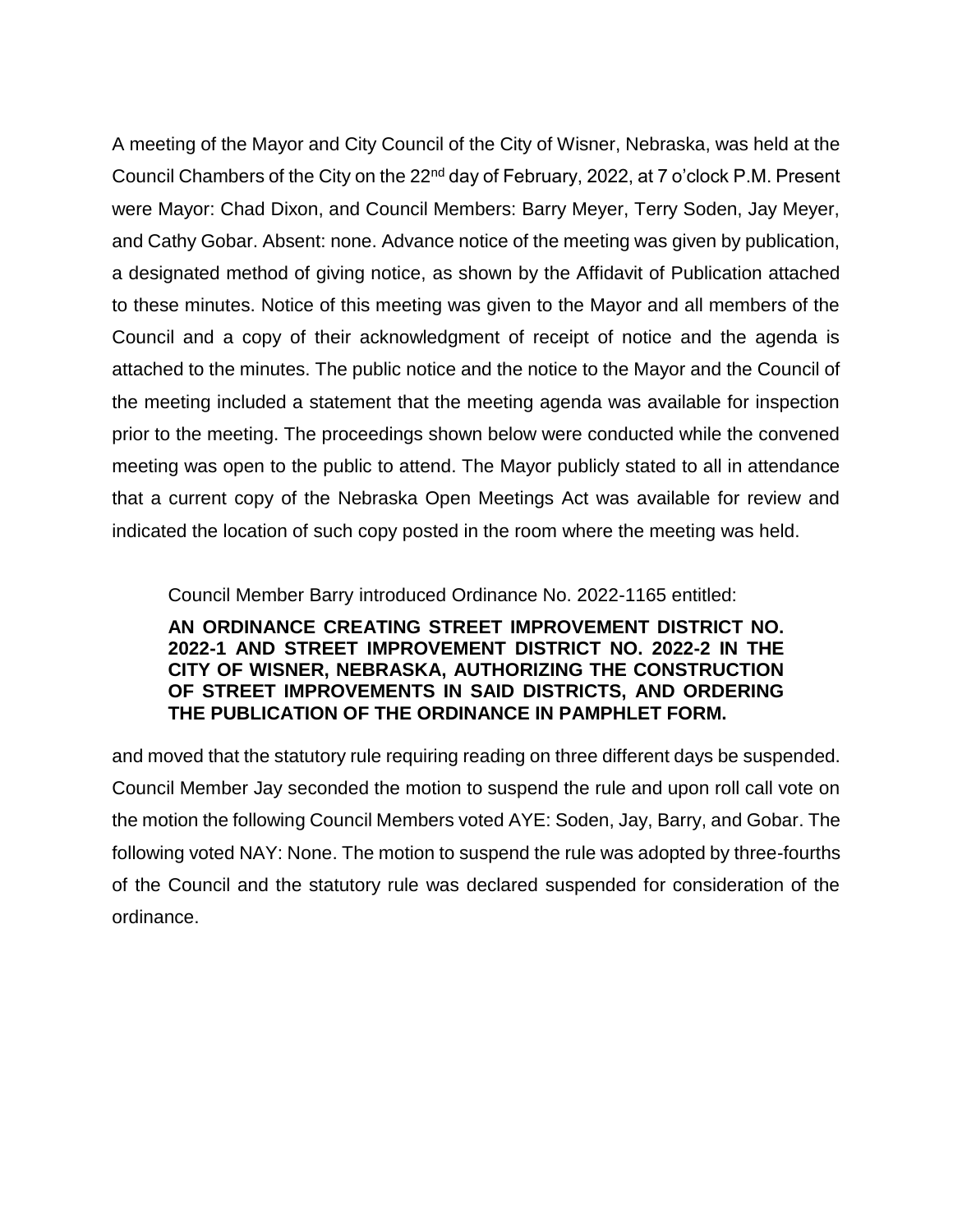The ordinance was then read by title and thereafter Council Member Barry moved for final passage of the ordinance. The motion was seconded by Council Member Soden. The Mayor then stated the question was "Shall Ordinance No. 2022-1165 be passed and adopted?" Upon roll call vote, the following Council Members voted YEA: Soden, Jay, Barry, and Gobar. The following voted NAY: None. The passage and adoption of the ordinance having been concurred in by a majority of all members of the Council, the Mayor declared the ordinance adopted and the Mayor in the presence of the Council signed and approved said ordinance and the Clerk attested the passage and approval of the same and affixed her signature thereto and ordered the Ordinance to be published in pamphlet form as provided therein and to be posted in three public places in the City. A true, correct, and complete copy of the Ordinance is as follows: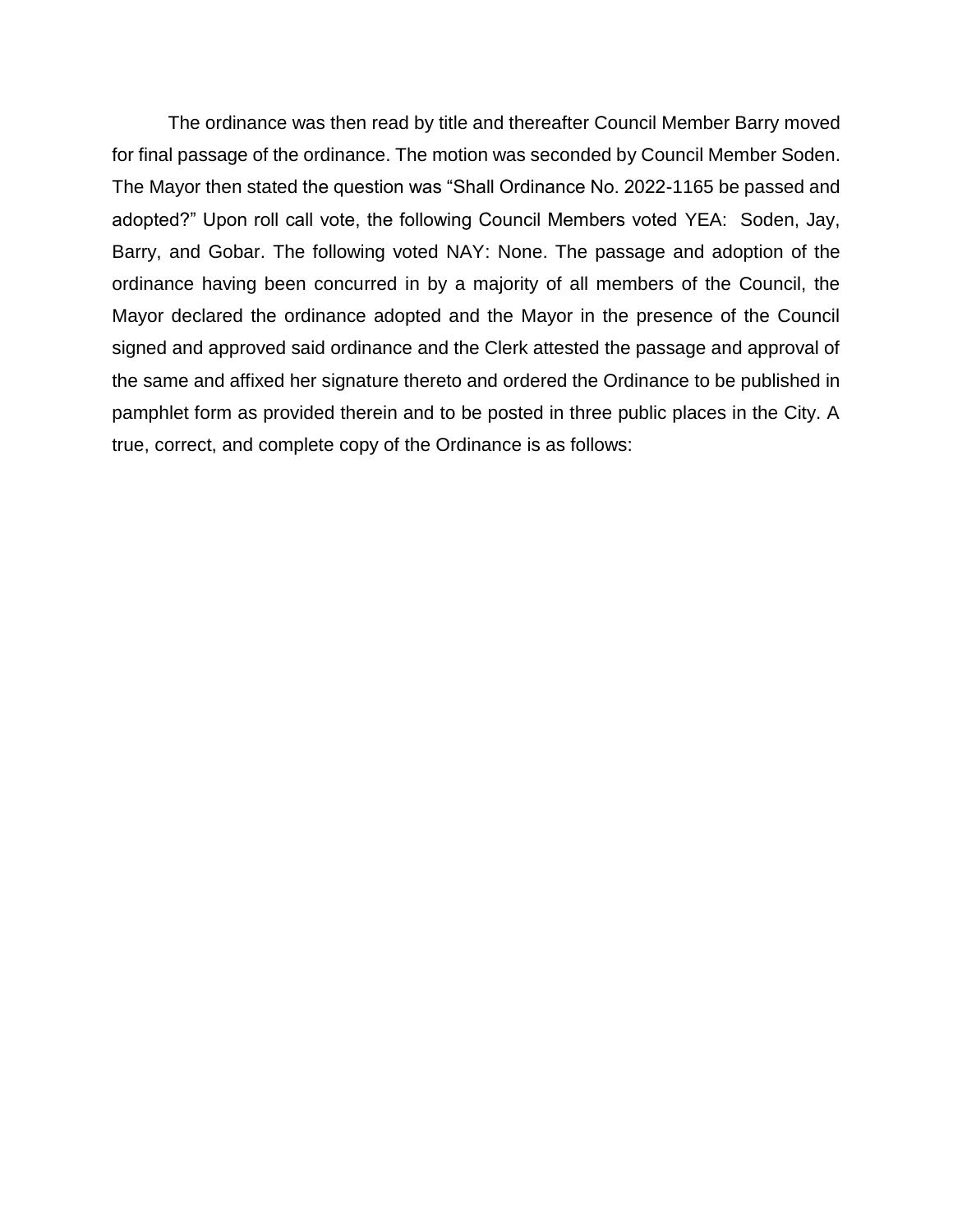## ORDINANCE NO. 2022-1165

## **AN ORDINANCE CREATING STREET IMPROVEMENT DISTRICT NO. 2022-1 AND STREET IMPROVEMENT DISTRICT NO. 2022-2 IN THE CITY OF WISNER, NEBRASKA, AUTHORIZING THE CONSTRUCTION OF STREET IMPROVEMENTS IN SAID DISTRICTS, AND ORDERING THE PUBLICATION OF THE ORDINANCE IN PAMPHLET FORM.**

BE IT ORDAINED BY THE MAYOR AND COUNCIL OF THE CITY OF WISNER, NEBRASKA, AS FOLLOWS:

Section 1. That there is hereby created in the City of Wisner, Nebraska, a street improvement district to be known and designated as Street Improvement District No. 2022-1(Commercial) of the City of Wisner, Nebraska.

Section 2. That the outer boundaries of Street Improvement District No. 2022-1 (Commercial) shall include, in addition to the streets to be improved, all the property abutting on such streets to be improved and within which district, the following streets shall be graded, constructed and rocked/graveled as a 33-foot wide (more or less) street, together with all necessary appurtenances related thereto, including grading, subgrade preparation, earthwork, application of rock/gravel, and fine grading: **24th Street from Road S to M Avenue; M Avenue from 24th Street to 22nd Street, and 22nd Street from M Avenue to Road S.** The following parcels are included in the District: Lots 32, 33, 34, 35, 36, 37, 38, 39, 40, 41, 42 and 42, Grandview Estates, City of Wisner, Cuming County, Nebraska.

Section 3. That there is hereby created in the City of Wisner, Nebraska, a street improvement district to be known and designated as Street Improvement District No. 2022-2 (Residential) of the City of Wisner, Nebraska.

Section 4. That the outer boundaries of Street Improvement District No. 2022-2 (Residential) shall include, in addition to the streets to be improved, all the property abutting on such streets to be improved and within which district, the following streets shall be graded, constructed and paved with 6" concrete as a 27-foot wide (more or less) street, together with all necessary appurtenances related thereto, including grading, subgrade preparation, earthwork, paving, driveways, and fine grading: **M Avenue from 18th Street to 20th Street; 20th Street to its termination point approximately 350 feet north of its intersection with M Avenue (including a cul de sac at said termination point); 19th Street from M Avenue to a point approximately 160 feet north of its intersection with M Avenue.** The following parcels are included in the District: Lots 5, 6, 7, 8, 9, 10, 11, 12, 13, 13, 15, 16, 17, 18, 19, 20 and 21, Grandview Estates, City of Wisner, Cuming County, Nebraska.